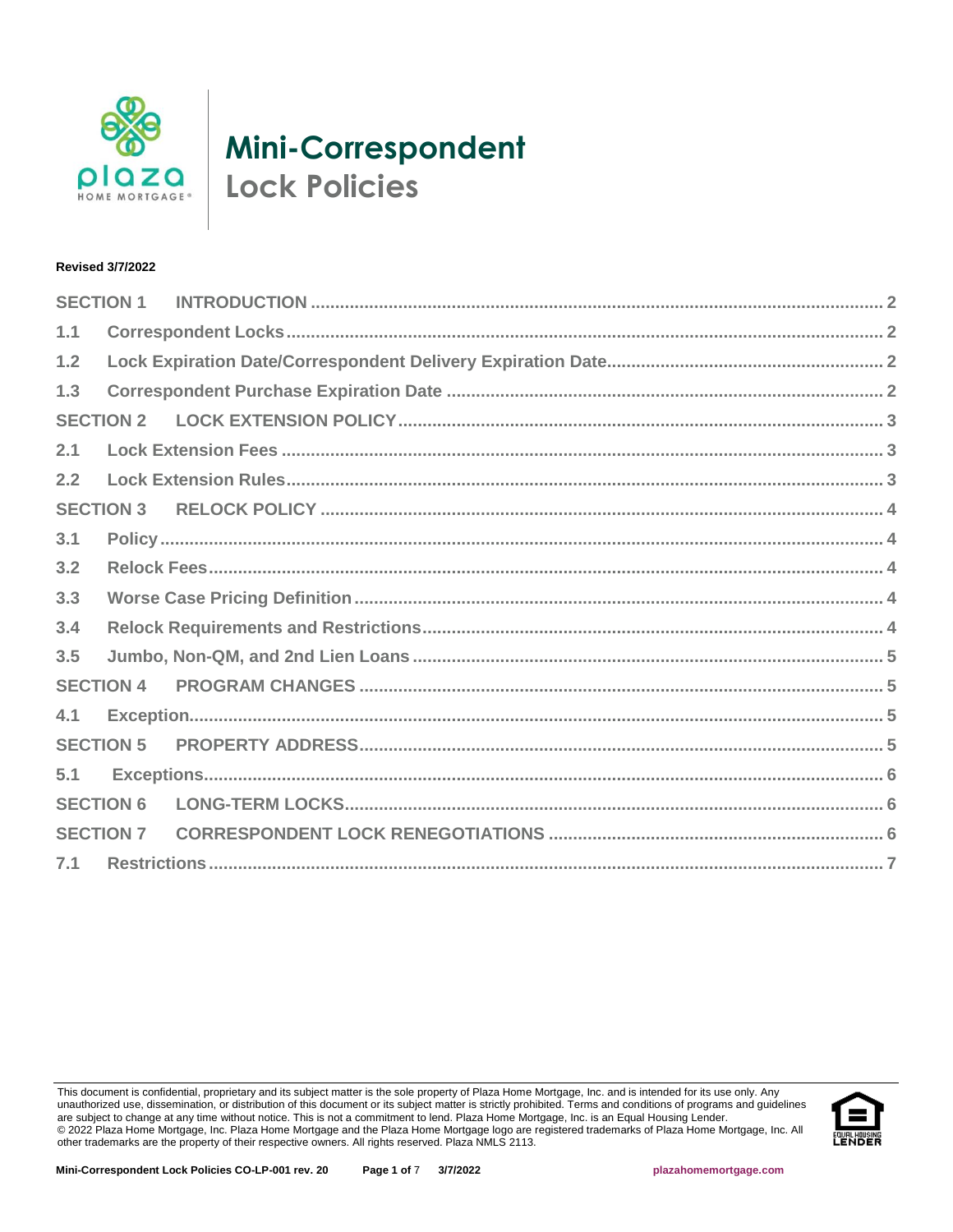#### <span id="page-1-0"></span>**Section 1 Introduction**

#### **Lock Desk Info Phone:** (800) 277-3395

**Lock Desk Business Hours:** Online locks through PULSE are accepted between 7:30 am and 5:00 pm, Pacific. Lock Desk phone support is available between the hours of 6:30 am to 4:00 pm Pacific.

# **Quick Links**

**[PULSE](http://www.plazahomemortgage.com/Login/?ReturnUrl=%2fBrokersOnly%2fdefault.aspx) Lock Extensions Relock Requests Program Changes Property Address Changes Long-Term Locks Renegotiations**

# <span id="page-1-1"></span>**1.1 Correspondent Locks**

Correspondent locks will work as follows:

- Lock Period: A lock period begins the day after the loan is locked. Example: A 15 day lock is taken on June 1st and will expire on June 16th.
- Locked loans will consist of two dates. A Delivery Expiration Date instead of a Lock Expiration Date and a Purchase Expiration Date once the closed loan is delivered to Plaza. The lock terms offered are: 15, 30, 45, & 60 days. Longer term lock periods are not allowed.
- If the file is delivered to Plaza by the Delivery Expiration Date, Secondary Marketing will add 7 days to the original lock expiration. This new date is Plaza's Purchase Expiration Date. Plaza must purchase the loan by the Purchase Expiration Date or the loan may be extended for a fee a total of two times during the entire lock period (Delivery Expiration and Purchase Expiration Date), subject to the Lock Extension Policy. Expired Correspondent locks will be subject to worse case pricing.

# <span id="page-1-2"></span>**1.2 Lock Expiration Date/Correspondent Delivery Expiration Date**

The Correspondent Delivery Expiration Date will always expire on a business day. A delivery expiration that would naturally fall on a weekend or holiday will be rolled to the next business day. Example: If a 30 day lock would put the expiration date on a Saturday or Sunday, the delivery expiration date will automatically roll to the following business day.

# <span id="page-1-3"></span>**1.3 Correspondent Purchase Expiration Date**

When a Correspondent loan is delivered to Plaza by the Delivery Expiration Date, Plaza Secondary Marketing will add 7 days to the original lock expiration (Jumbo, Non-QM, and 2nd lien loans are not eligible for 7 additional days). This new date is Plaza's Purchase Expiration Date. Plaza must purchase the loan by the Purchase Expiration Date or the loan may be extended at a cost. Refer to the **[Lock Extension Policy](#page-2-0)** for details.

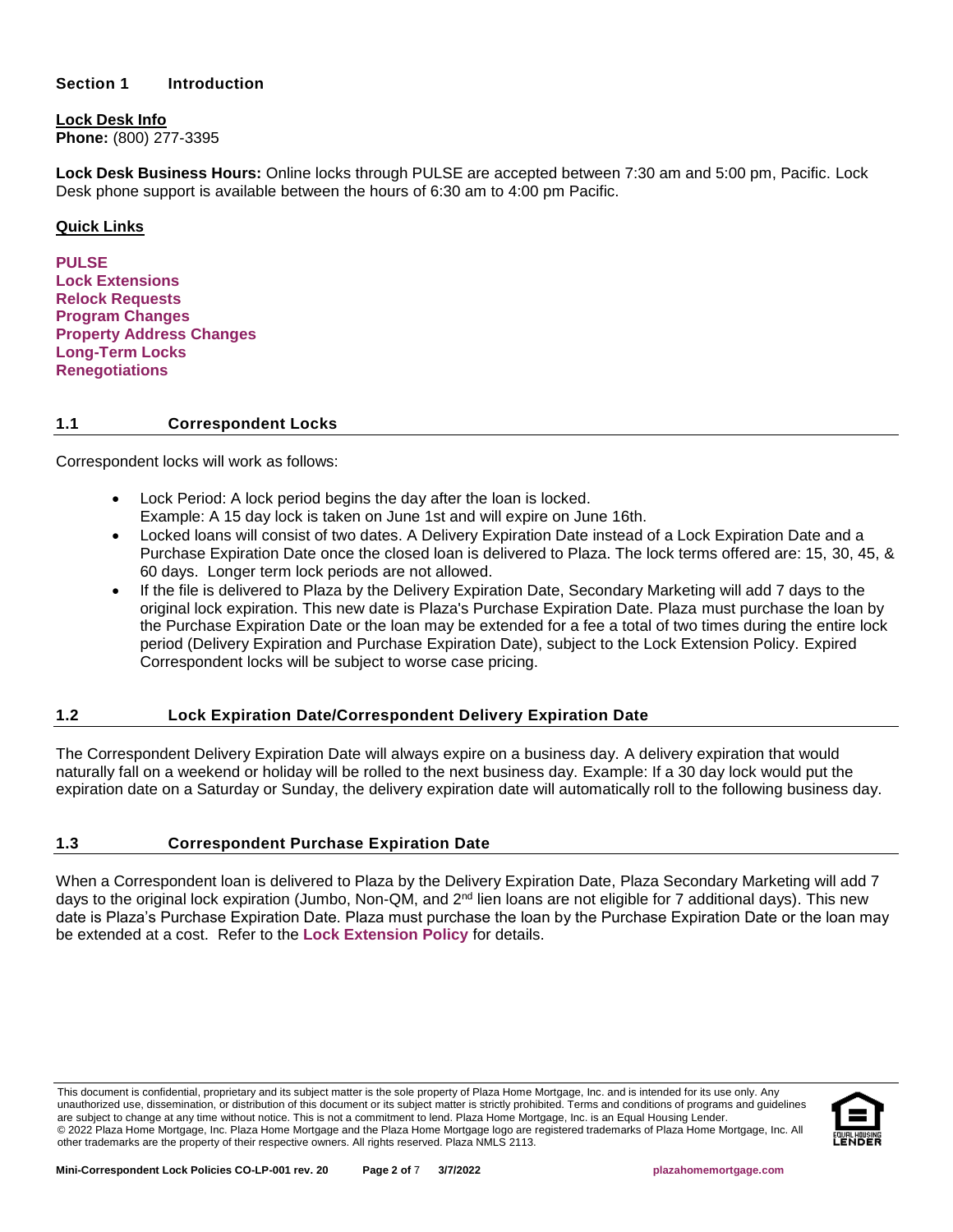# <span id="page-2-0"></span>**Section 2 Lock Extension Policy**

## <span id="page-2-1"></span>**2.1 Lock Extension Fees**

| <b>Number of</b><br><b>Days</b> | Reduced Extension Fee When Requested 3 or<br>More Business Days Prior to Lock Expiration*<br>(eligible for first extension only) | 1 <sup>st</sup> Extension Fee | 2 <sup>nd</sup> Extension Fee |
|---------------------------------|----------------------------------------------------------------------------------------------------------------------------------|-------------------------------|-------------------------------|
|                                 |                                                                                                                                  |                               |                               |
|                                 | .125                                                                                                                             | .175                          | .175                          |
|                                 | .25                                                                                                                              | .30                           | .30                           |
|                                 | 375                                                                                                                              | .55                           |                               |

Purchase transactions are eligible for a one time free 2 day extension to the lock delivery expiration date (prior to delivery), **IF** the loan is clear-to-close and there have been no prior extensions on the lock.

Jumbo, Non-QM, and 2<sup>nd</sup> lien loans not eligible. Any subsequent extensions will be considered a 2<sup>nd</sup> extension. Requirements for a 2<sup>nd</sup> extension and appropriate fees will apply.

#### <span id="page-2-2"></span>**2.2 Lock Extension Rules**

- A lock extension must be requested by 3:00 pm, Pacific and before the lock expires.
- Lock extensions may be subject to new loan level price adjustments that were published after the subject loan was locked.
- Loans that have been relocked are not eligible for an extension.
- Correspondent loans may be extended a total of two times. After the  $2^{nd}$  extension, the loan will be subject to Plaza's relock policy. Extension fees are cumulative.

#### **Note:** A second lock extension may not be allowed in all circumstances.

\*Example for Reduced Extension Fee: Lock expires on Friday the 15<sup>th</sup>, extension request must be on or before Tuesday the 12th by 3pm, Pacific in order to receive the Reduced Extension Fee.

\*\*If the loan isn't delivered by the Delivery Expiration Date, the lock will be considered expired unless the lock is extended prior to the Delivery Expiration Date. If the loan is delivered on time, but isn't purchased by Plaza by the Purchase Expiration Date, the lock will be subject to worse case pricing. A delivered loan that won't be purchased by the Purchase Expiration Date can be extended as long as it hasn't been extended before. Sample scenarios below will help to clarify how Correspondent locks will work (not all potential scenarios are listed):

- Date: 6/14. 30 day lock. Delivery Expiration Date of 7/14. Loan is delivered on or before 7/14. Lock is updated to show a new expiration date of 7/21. This is Plaza's Purchase Expiration Date. Plaza purchases the loan on or prior to 7/21.
- Date: 6/14. 30 day lock. Delivery Expiration Date of 7/14. Loan is **NOT** delivered on or before 7/14. Lock is subject to worse case pricing on 7/15.
- Date: 6/14. 30 day lock. Delivery Expiration Date of 7/14. Loan is **NOT** delivered on or before 7/14 so a 5 day extension is purchased on or prior to 7/14. New Delivery Expiration Date of 7/19. Loan is delivered on or before 7/19. Lock is updated to show a new expiration date of 7/26. This is Plaza's Purchase Expiration Date. Plaza purchases the loan on or prior to 7/26.
- Date: 6/14. 30 day lock. Delivery Expiration Date of 7/14. Loan is **NOT** delivered on or before 7/14 so a 5 day extension is purchased on or prior to 7/14. New Delivery Expiration Date of 7/19. Loan is **NOT** delivered on or before 7/19. Lock is subject to worse case pricing.

This document is confidential, proprietary and its subject matter is the sole property of Plaza Home Mortgage, Inc. and is intended for its use only. Any unauthorized use, dissemination, or distribution of this document or its subject matter is strictly prohibited. Terms and conditions of programs and guidelines are subject to change at any time without notice. This is not a commitment to lend. Plaza Home Mortgage, Inc. is an Equal Housing Lender. © 2022 Plaza Home Mortgage, Inc. Plaza Home Mortgage and the Plaza Home Mortgage logo are registered trademarks of Plaza Home Mortgage, Inc. All other trademarks are the property of their respective owners. All rights reserved. Plaza NMLS 2113.

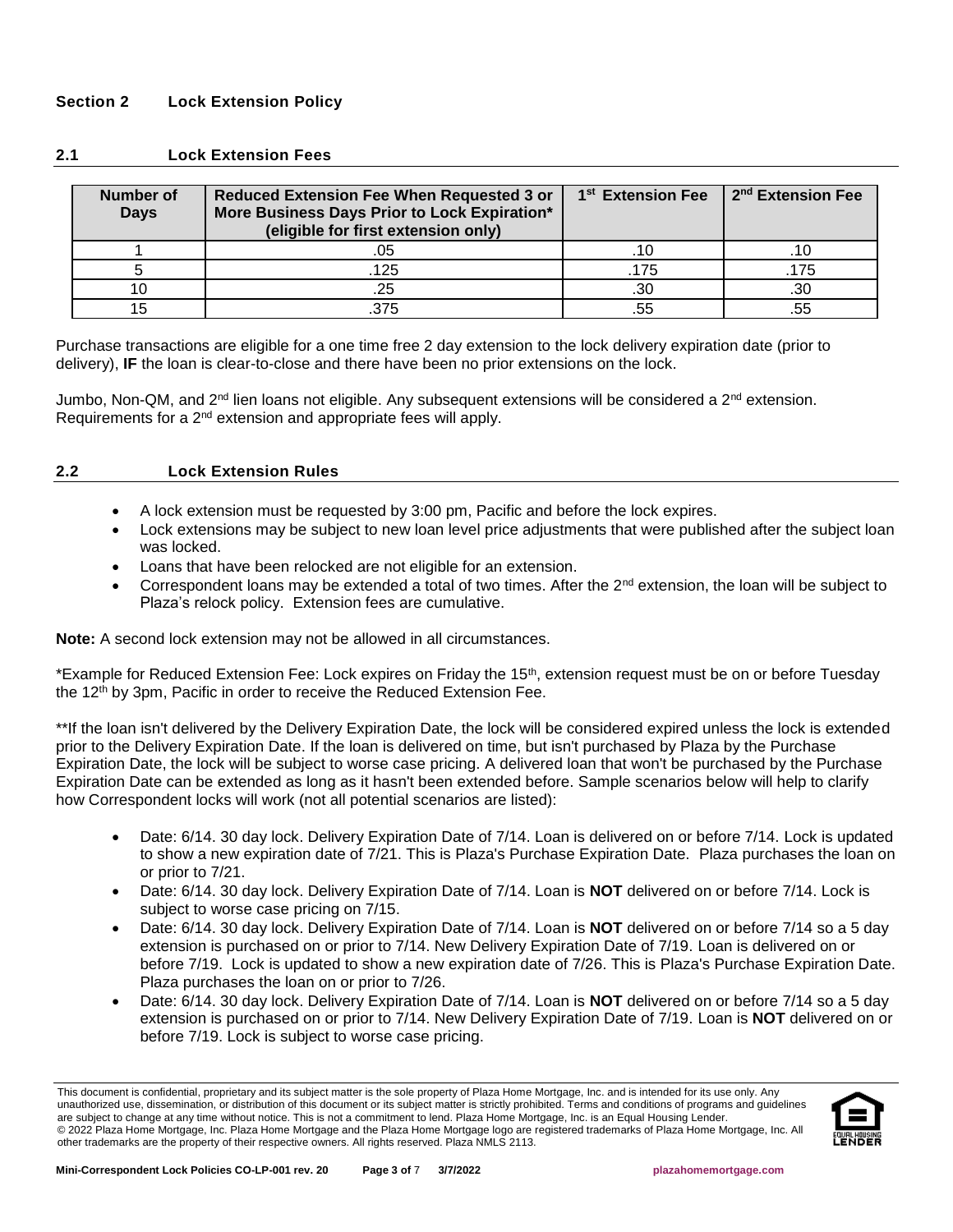- Date: 6/14. 30 day lock. Delivery Expiration Date of 7/14. Loan is delivered on or before 7/14. Lock is updated to show a new expiration date of 7/21. Loan is **NOT** purchased on or before 7/21. Lock is subject to worse case pricing.
- Date: 6/14. 30 day lock. Delivery Expiration Date of 7/14. Loan is delivered on or before 7/14. Lock is updated to show a new expiration date of 7/21. Loan is **NOT** purchased on or before 7/21, so a 5 day extension is purchased on or prior to 7/21. Lock is updated to show a new expiration date of 7/26. This is Plaza's Purchase Expiration Date. Plaza purchases the loan on or prior to 7/26.

**Note:** Expired locks at the Delivery Expiration Date or Purchase Expiration Date are subject to worse case pricing. Refer to the **[Relock Policy](#page-3-5)** section.

## <span id="page-3-5"></span><span id="page-3-0"></span>**Section 3 Relock Policy**

#### **Loans with expired locks will be considered for relocks at the worse case pricing and are subject to a relock fee.**

<span id="page-3-1"></span>

| 3.1 | <b>Policy</b> |  |  |  |  |  |
|-----|---------------|--|--|--|--|--|
|-----|---------------|--|--|--|--|--|

All relock requests within 30 days from the initial lock expiration date will be relocked at the worse case pricing and will be charged a relock fee as described below.

Worse case pricing will compare the base pricing net all loan level adjustments from the initial lock to the pricing in effect at the time of the relock request. See definition below for additional information.

#### <span id="page-3-2"></span>**3.2 Relock Fees**

15 day relock: Worse case pricing and a .125 relock fee. 30 day relock: Worse case pricing and a .25 relock fee. 45 day relock: Worse case pricing and a .375 relock fee. 60 day relock: Worse case pricing and a .50 relock fee.

#### <span id="page-3-3"></span>**3.3 Worse Case Pricing Definition**

Worse case pricing will compare the original price including prior extension fees to the current market price for the same term. Once worse case pricing is determined, any prior lock extension fees will be reapplied as well as the relock fee.

Example: Loan was locked for 30 days and lock expires, compare original 30 day price (including any applicable extension fees) to the current market price at the same rate for 30 days. If loan only needs to be relocked for 15 days, Plaza will reduce the lock term to 15 days as long as the net price does not improve based on the shorter lock term.

When it is determined that the current market price is worse case, prior extension fees may be removed and loan can be locked at current market price without the prior extension fee.

#### <span id="page-3-4"></span>**3.4 Relock Requirements and Restrictions**

- Relock fees are cumulative. If a loan has been relocked once and requires another relock, an additional relock fee will apply.
- Requests for relocks will only be considered for loans that are approved by underwriting.
- If a loan has been relocked once and requires a second relock, the file must be approved for purchase.

This document is confidential, proprietary and its subject matter is the sole property of Plaza Home Mortgage, Inc. and is intended for its use only. Any unauthorized use, dissemination, or distribution of this document or its subject matter is strictly prohibited. Terms and conditions of programs and guidelines are subject to change at any time without notice. This is not a commitment to lend. Plaza Home Mortgage, Inc. is an Equal Housing Lender. © 2022 Plaza Home Mortgage, Inc. Plaza Home Mortgage and the Plaza Home Mortgage logo are registered trademarks of Plaza Home Mortgage, Inc. All other trademarks are the property of their respective owners. All rights reserved. Plaza NMLS 2113.

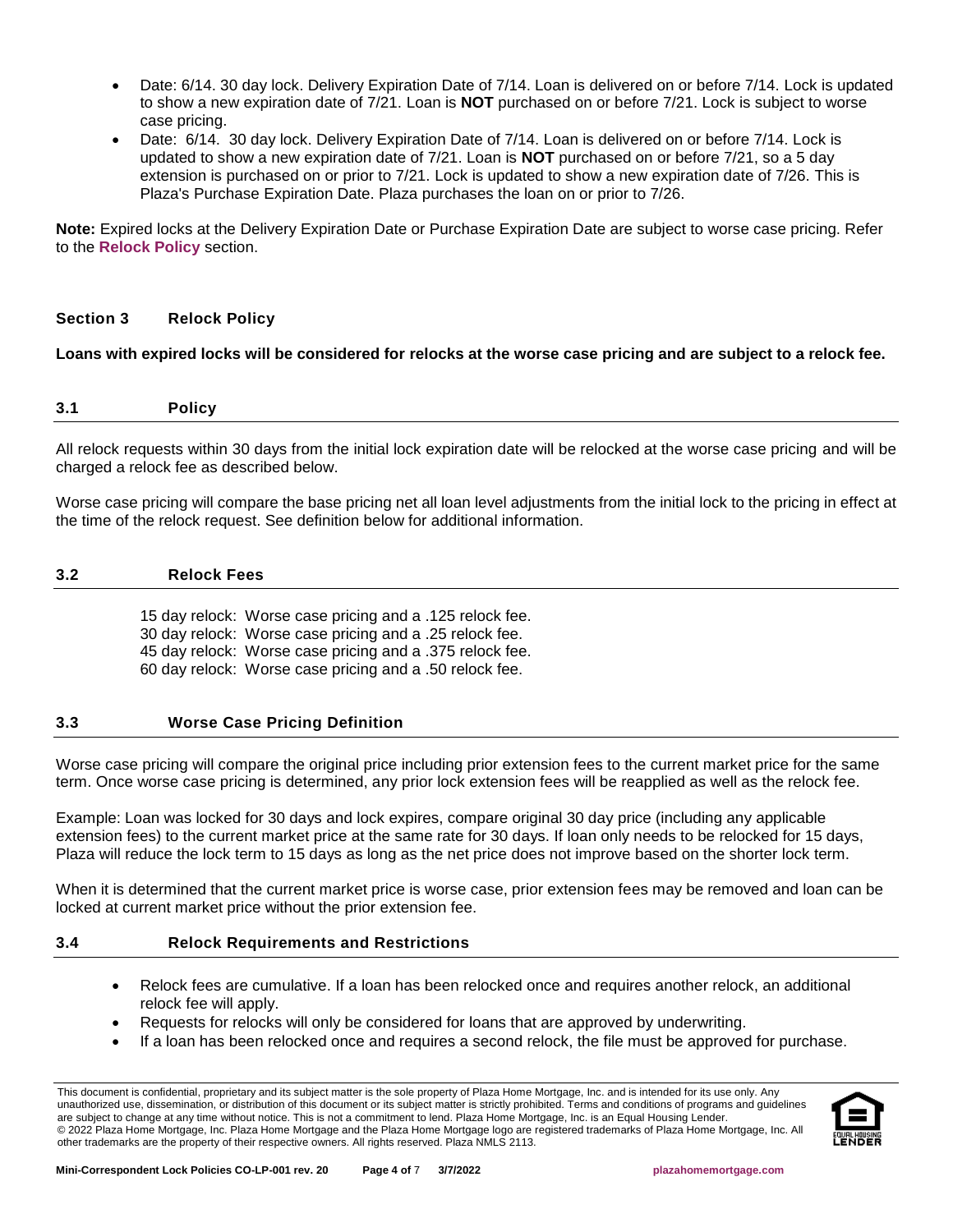- If price adjustments and/or underwriting guidelines have occurred since the initial lock, the loan will be subject to worse case price adjustments as well as subject to current underwriting guidelines.
- Loans may be relocked at the current market pricing when at least 30 days have passed from the current lock expiration date. This will be considered a new lock and is not subject to relock fees and/or requirements. (Jumbo, Non-QM, and 2nd lien loans not eligible – See **[Section 3.5](#page-4-0)**)
- Relock requests will only be taken by phone. Do not email relock requests as they will be subject to any market movement.
- If the rate the loan was initially locked at is not available at the time of relock, the worse case pricing is calculated by comparing the pricing of a new available rate.
- Loans that have been relocked are not eligible for a lock extension. The file must be relocked again, subject to worse case pricing and an additional relock fee.

## <span id="page-4-0"></span>**3.5 Jumbo, Non-QM, and 2nd Lien Loans**

Jumbo, Non-QM, and 2<sup>nd</sup> lien loans require investor prior approval for underwriting. If the investor has not approved the loan within 30 days of submission for prior approval, the investor will cancel the loan and the lock, if applicable.

Relocks on Jumbo, Non-QM, and 2<sup>nd</sup> lien loans are considered case-by-case basis by Secondary Marketing Management and will be subject to investor approval.

## <span id="page-4-1"></span>**Section 4 Program Changes**

When requesting a program change on a locked loan, it may be subject to worse case pricing.

**Scenario 1:** The original lock date is worse case.

\* Loan is subject to the pricing from the original lock date and the original lock expiration date will apply.

**Scenario 2:** The current pricing is worse case.

\* The loan is subject to the current day's pricing. The lock expiration date will be based on the date of the program change. If the original lock was for 30 days, the new lock will be for 30 days.

#### <span id="page-4-2"></span>**4.1 Exception**

If the Correspondent is changing to a 'like product,' the original lock terms may apply. The Plaza Lock Desk will determine if the program change is to a 'like product.'

#### **Examples of like products:**

Program Change from Agency 30yr to Agency Lender Paid MI ( CF300 to CF300MIR) Program Change from FHA 30yr to FHA 30yr w/ EEM

### <span id="page-4-3"></span>**Section 5 Property Address**

All loans must have a verified property address before they are capable of locking the loan with current market price. We do not accept Pre-quals or loans with TBD as the address.

This document is confidential, proprietary and its subject matter is the sole property of Plaza Home Mortgage, Inc. and is intended for its use only. Any unauthorized use, dissemination, or distribution of this document or its subject matter is strictly prohibited. Terms and conditions of programs and guidelines are subject to change at any time without notice. This is not a commitment to lend. Plaza Home Mortgage, Inc. is an Equal Housing Lender. © 2022 Plaza Home Mortgage, Inc. Plaza Home Mortgage and the Plaza Home Mortgage logo are registered trademarks of Plaza Home Mortgage, Inc. All other trademarks are the property of their respective owners. All rights reserved. Plaza NMLS 2113.

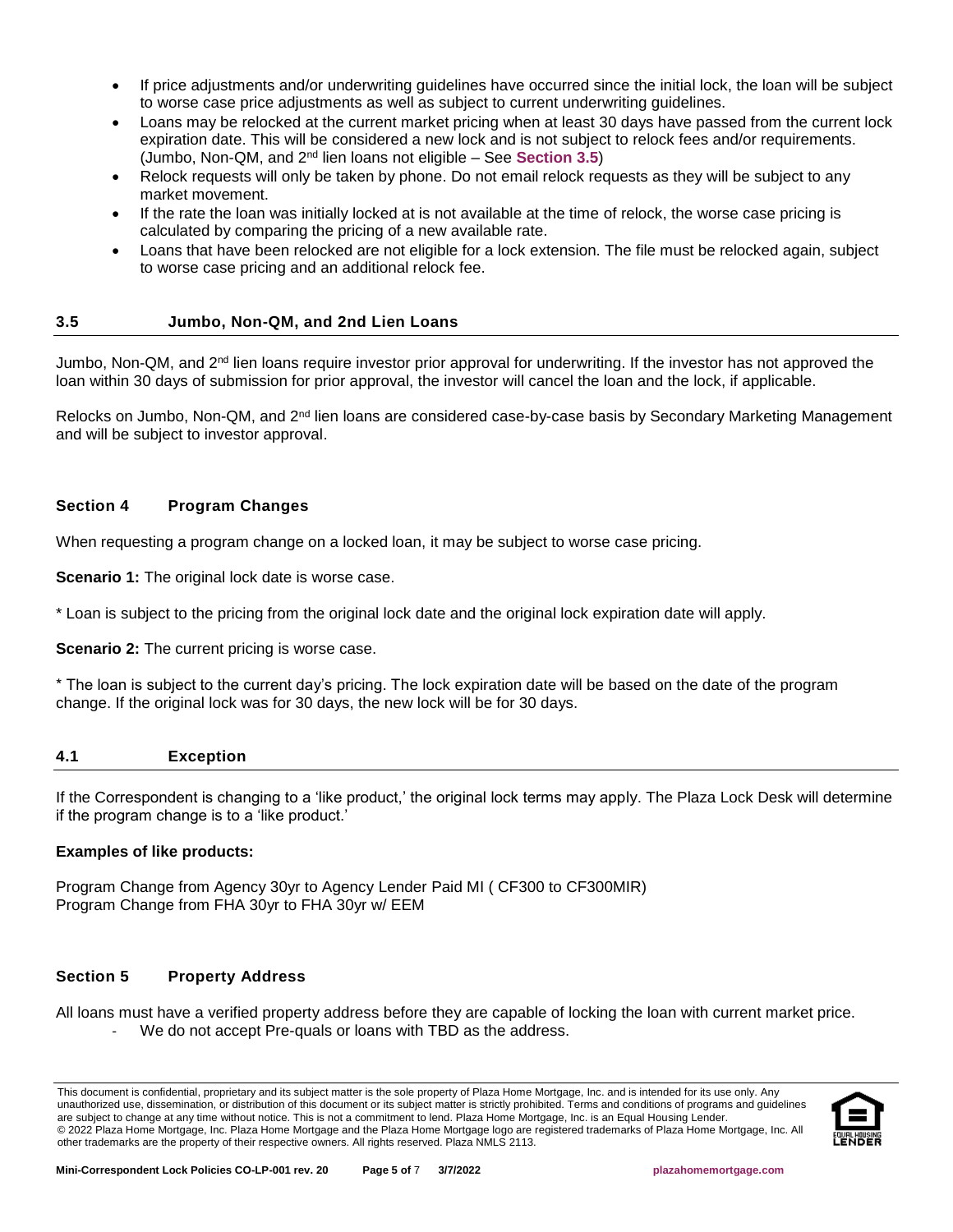When it is requested that a full property address is changed on a locked loan, the loan will be relocked using the **current market price**. This situation will be treated like a brand new lock with a new lock expiration date based on the date of the request for an address changed. The original lock will be cancelled and a new loan will be created for the new lock at current market.

### <span id="page-5-0"></span>**5.1 Exceptions**

If a property address is changing only slightly, (see Examples below), the original lock terms will be honored.

The following changes are examples of when the original lock term is allowed:

- Address changes from 123 Street to 123 Ave.
- Transposed numbers Address changes from 4592 to 4529.
- The property's zip code changes.
- The property's city changes.

**Note:** If a copy of the purchase contract can be provided with the correct address that is signed by the borrower(s) prior to the lock date, the original lock terms will be honored.

# <span id="page-5-1"></span>**Section 6 Long-Term Locks**

#### **Notes:**

- Long-term locks are available on standard Agency and Government loans only. Long-term locks are not available on High Balance Agency, High Balance FHA, or Jumbo VA.
- **Extensions are not allowed on Long-Term locks.**

#### **Upfront deposit**

90 day lock 60 day price + .375 point to price. \*Deposit of .50% is required. 120 day lock 60 day price + .750 point to price. \*Deposit of 1.00% is required. 180 day lock 60 day price + 1.50 point to price. \*Deposit of 1.00% is required.

\*Deposit must be paid by the Correspondent and is refundable only if the closed loan is delivered. Send deposit funds to Corporate Accounting. When refundable, the deposit amount can be net funded at closing or a check can be issued.

**Note:** Correspondent lender must be in compliance with state regulations to collect an upfront lock fee; otherwise a longterm lock is not an option.

#### <span id="page-5-2"></span>**Section 7 Correspondent Lock Renegotiations**

If a Correspondent client wants to renegotiate (decrease in rate) the original locked terms of a loan, the following guidelines will apply:

- The market must have improved significantly.
- The borrower must receive some benefit. (Rate improvement.)
- The renegotiated price will be 50 basis points worse than the current day price.
- The original lock expiration date will remain in effect.

This document is confidential, proprietary and its subject matter is the sole property of Plaza Home Mortgage, Inc. and is intended for its use only. Any unauthorized use, dissemination, or distribution of this document or its subject matter is strictly prohibited. Terms and conditions of programs and guidelines are subject to change at any time without notice. This is not a commitment to lend. Plaza Home Mortgage, Inc. is an Equal Housing Lender. © 2022 Plaza Home Mortgage, Inc. Plaza Home Mortgage and the Plaza Home Mortgage logo are registered trademarks of Plaza Home Mortgage, Inc. All other trademarks are the property of their respective owners. All rights reserved. Plaza NMLS 2113.